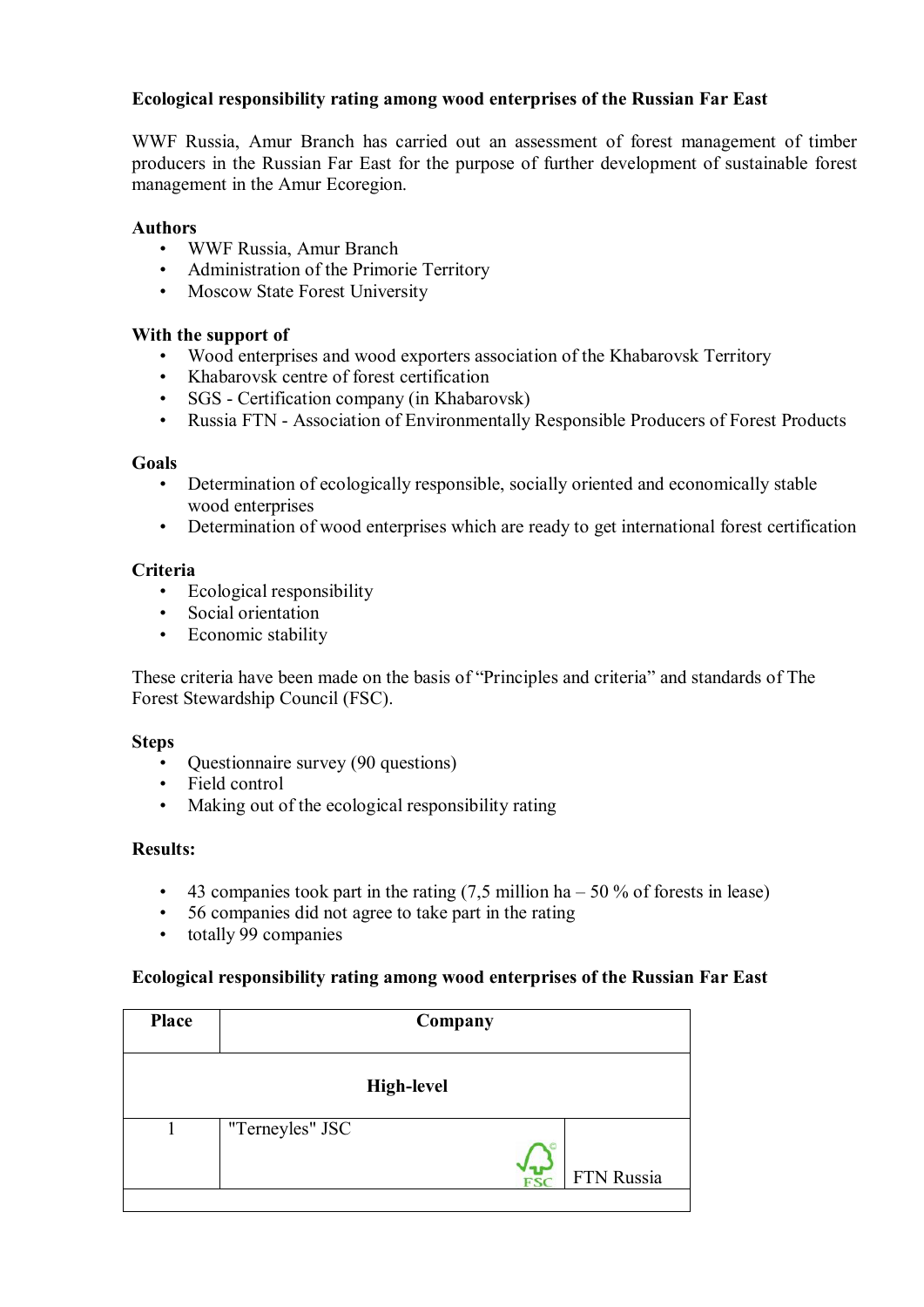| <b>Middle level</b>       |                                                    |            |  |  |  |
|---------------------------|----------------------------------------------------|------------|--|--|--|
| $\overline{2}$            | "Melnichnoe" JSC                                   |            |  |  |  |
| $\overline{3}$            | " SHelehovskij KLPH " CJSC                         |            |  |  |  |
| $\overline{4}$            | " Sredneamgun'skij LPH" LLC                        | VLTP SGS   |  |  |  |
| $\overline{5}$            | "Primorskiy GOK" JSC                               | FTN Russia |  |  |  |
| $\overline{6}$            | " Gorinskij KLPH " JSC                             |            |  |  |  |
|                           |                                                    | VLTP SGS   |  |  |  |
| $\overline{7}$<br>8       | "Suluk" LLC<br>"Primorskie lesopromishlenniki" JSC | FTN Russia |  |  |  |
|                           |                                                    |            |  |  |  |
| <b>Low level</b>          |                                                    |            |  |  |  |
| 9                         | "Roshinskiy KLPH" JSC                              |            |  |  |  |
| 10                        | "JEkstrales" LLC                                   |            |  |  |  |
| 11                        | "Amgu" JSC                                         |            |  |  |  |
| 12                        | "Les Export" CJSC                                  | FTN Russia |  |  |  |
| 13                        | "Sorok perviy LPK" JSC                             |            |  |  |  |
| 14                        | "JEvoronskij LPH" JSC                              |            |  |  |  |
| 15                        | "Kirovskles" LLC                                   |            |  |  |  |
| 16                        | "Forest Star" LLC                                  |            |  |  |  |
| 17                        | "Dal'lesprom" JSC                                  |            |  |  |  |
| 18                        | "Sihali" LLC                                       |            |  |  |  |
| 19                        | "Ulikanskoe" LLC                                   |            |  |  |  |
| 20                        | "Snezhnoe" LLC                                     |            |  |  |  |
| 21                        | "Dalnerechinskles" LLC                             |            |  |  |  |
| 22                        | "Vostochniy" LLC                                   |            |  |  |  |
| 23                        | "Vodolej" LLC                                      |            |  |  |  |
| 24                        | "De-Kastriles" LLC                                 |            |  |  |  |
| $\overline{25}$           | "De-Kastrinskij Torgovyj Dom" JSC                  |            |  |  |  |
| 26                        | "Primsnabkontrakt" JSC                             |            |  |  |  |
| 27                        | "Kvant" LLC                                        |            |  |  |  |
| 28                        | "Strojjenergoservis" LLC                           |            |  |  |  |
| 29                        | "Arka-les" LLC                                     |            |  |  |  |
| <b>Insufficient level</b> |                                                    |            |  |  |  |
| 30                        | "Aralija" LLC                                      |            |  |  |  |
| 31                        | "Dal'wood" LLC                                     |            |  |  |  |
| 32                        | "Chuguevskaya LPK" CJSC                            |            |  |  |  |
| 33                        | "JUmaks-DV" CJSC                                   |            |  |  |  |
| 34                        | "Kavalerovskij LPH " JSC                           |            |  |  |  |
| 35                        | "Sergeevskij lespromhoz" JSC                       |            |  |  |  |
| 36                        | "Klen" LLC                                         |            |  |  |  |
| 37                        | "El'" JSC                                          |            |  |  |  |
| 38                        | "Voshod" LLC                                       |            |  |  |  |
| 38                        | "Energiya" PSMK                                    |            |  |  |  |
| 40                        | "Dalniy" LLC                                       |            |  |  |  |
| 41                        | "Ussuri" LLC                                       |            |  |  |  |
| 42                        | "Dal'promteh" LLC                                  |            |  |  |  |
| 43                        | "Dal' Evro Les" LLC                                |            |  |  |  |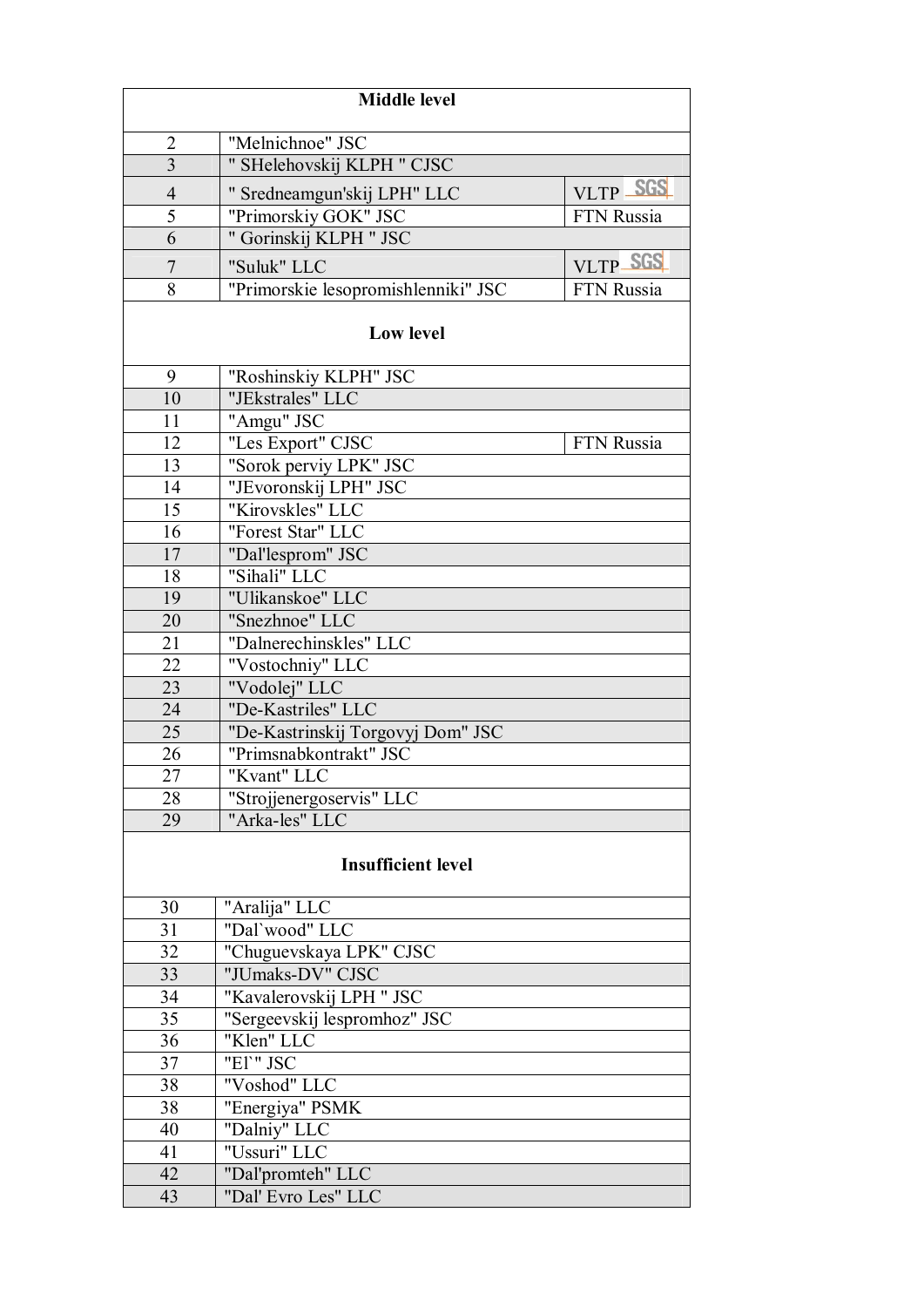- The Khabarovsk Territory



FTN Russia – member of Association of Environmentally Responsible Producers of Forest Products

VLTP SGS - Verification of Legality of Timber Products (SGS in Khabarovsk)

## **Levels of ecological responsibility**

**1. High level of ecological responsibility.** Wood enterprise is a sustainable forest manager. Almost all standards of sustainable forest management are observed.

**2. Middle level of ecological responsibility.** Wood enterprise is comparatively sustainable forest manager. Forest management is at acceptable level. Company solves problems in order to improve forest management. Company has enough resources to follow standards of sustainable forest management and has a goal to get international forest certificate.

**3. Low level of ecological responsibility.** Level of ecological responsibility is rather low, but company tries to improve the situation. A lot of indicators do not conform to the level of sustainable forest management. Company is ready to improve the level of forest management and ready to take steps for it.

**4. Insufficient level of ecological responsibility.** Level of ecological responsibility is very low. Most of indicators do not conform to the level of sustainable forest management. System of ecological management and ecological transparence does not correspond to standards of sustainable forest management.

## **Companies did not agree to take part in the rating**

In the Primorie Territory:

- 1. «Tajga» JSC
- 2. «Bikin» LLC
- 3. «Olimp-pljus» LLC
- 4. «Dal'nerechenskij LK» LLC
- 5. «Evrostandart» LLC
- 6. «Germes» LLC
- 7. «Sihotje-Alin'» CJSC
- 8. «Strojservis» LLC
- 9. «Avtej» LLC
- 10. «Uliss» LLC
- 11. «PPK Vostok» LLC
- 12. «JAppi» LLC
- 13. «Tis» LLC
- 14. «Primorskij lesokombinat» LLC
- 15. «Pozhiga» LLC
- 16. «Ternejlesstroj» CJSC
- 17. «Taezhnoe» LLC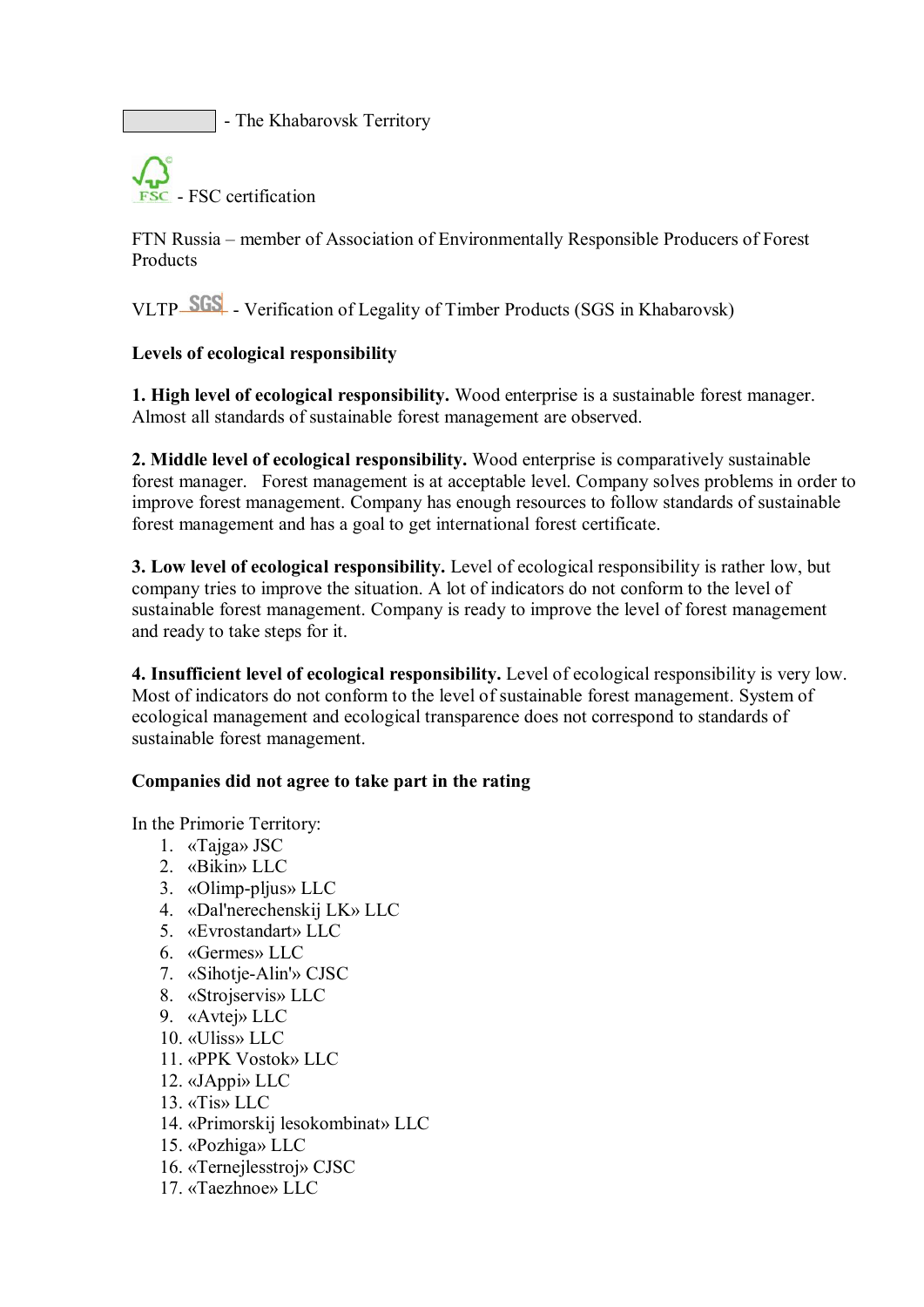#### 18. «CHuguevskij LPH» LLC

In the Khabarovsk Territory:

- 1. «Amgun'» CJSC
- 2. «Amurskij DOK» LLC
- 3. «SP Arkaim» LLC
- 4. «Badzhal'skij LPH-2» JSC
- 5. «Vaninolesjeksport» JSC
- 6. «Vega» LLC
- 7. «Vostokjeksportles» LLC
- 8. «Dal'lesstroj» JSC
- 9. «Duki» LLC
- 10. «Kato» CJSC
- 11. «Kiselevskoe» LLC
- 12. «Komsomol'skij KLPH» JSC
- 13. «Konstantinovskoe» LLC
- 14. «Krona» LLC
- 15. «Lazarevskoe» LLC
- 16. «Lesnoj kompleks» CJSC
- 17. «Lesstrojkompleks» CJSC
- 18. «Litovskoe LPH» LLC
- 19. «Magma» LLC
- 20. «Merkurij-DV» LLC
- 21. «Monolit» LLC
- 22. «GP 41 LPK Morflot»
- 23. «Muhenles» LLC
- 24. «Nizhneamurskij LPH» CJSC
- 25. «Nord-kompani» LLC
- 26. «Ost» LLC
- 27. «Rimbunan Hidzhau DV Ko» LLC
- 28. «Ros-DV» LLC
- 29. «Sindinskoe LPZ» LLC
- 30. «Skider» LLC
- 31. «Skimen-les» LLC
- 32. «Tahtinskoe» LLC
- 33. «Tis» LLC
- 34. «Fart» LLC
- 35. «Flora» CJSC
- 36. «NO CHuin» LLC
- 37. «CHjeatyn» JSC
- 38. « JAsen' » LLC